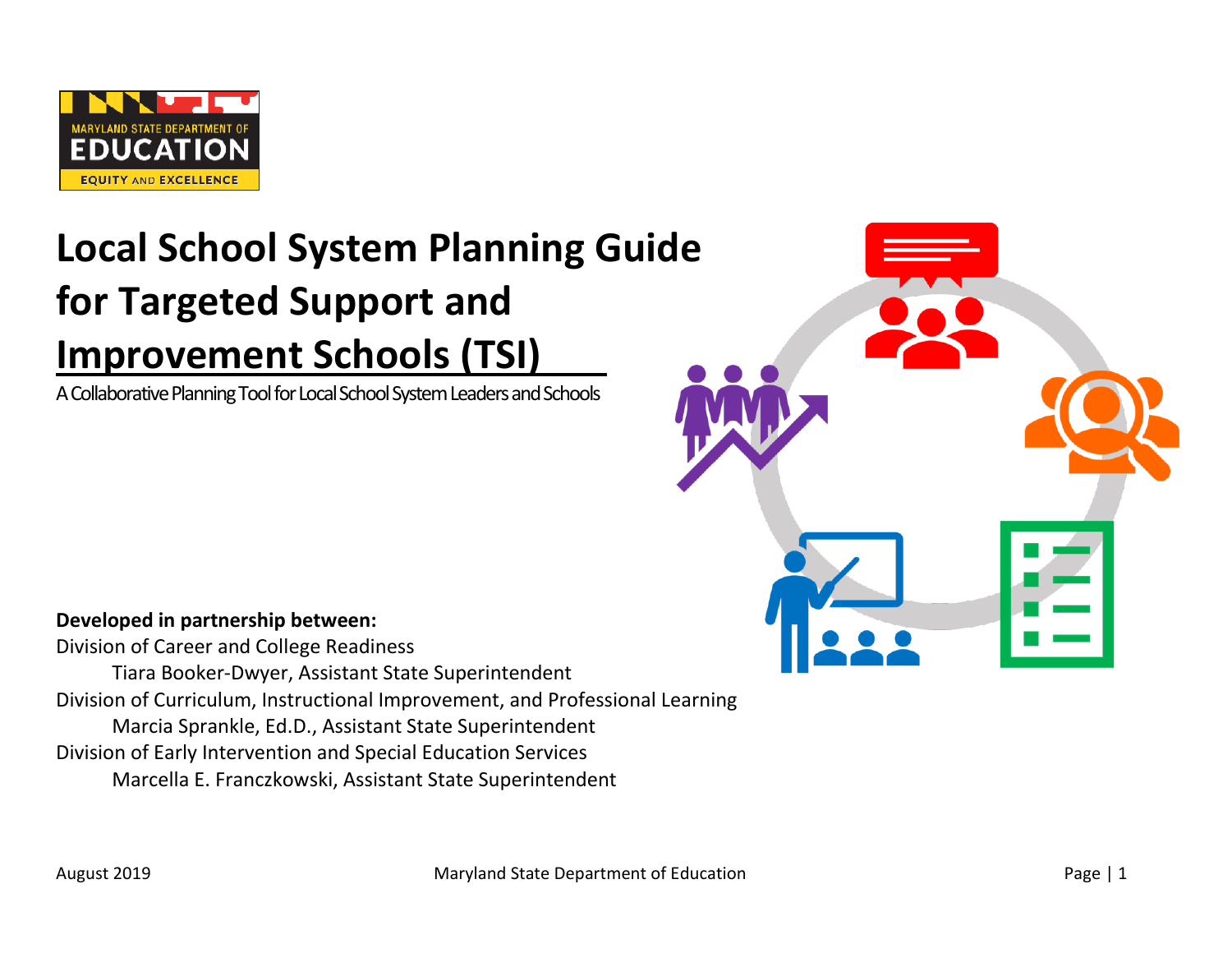#### **Local School System Planning Guide for Targeted Support and Improvement Schools (TSI)**

Local school systems provide technical assistance to TSI school leaders to develop action plans containing measurable benchmarks toward meeting exit criteria as established by Maryland's accountability system. In a collaborative decision-making process, local school system personnel and stakeholders may use this guide to build the members of the implementation team, analyze data and identify root causes, develop an action plan, select evidence-based strategies for implementation, and track indicators of progress.

**Directions:** *Engage in decision-making process to:*

- *1. Collaborate;*
- 2. *Explore Root Cause(s) and identify priority area(s) across the district;*
- 3. *Strategize and Prioritize Your Next Steps;*
- 4. *Modify Existing Practices Using Selected Evidence-Based Strategies/Interventions;*
- 5. *Evaluate and Renegotiate Your Goals*

#### **STEP 1: Collaborate**: *Identify the members of your cross-departmental team who will work through this process*

| <b>Name</b> | <b>Position Title</b>                                                                                                                                                     |  |  |
|-------------|---------------------------------------------------------------------------------------------------------------------------------------------------------------------------|--|--|
|             |                                                                                                                                                                           |  |  |
|             |                                                                                                                                                                           |  |  |
|             |                                                                                                                                                                           |  |  |
|             |                                                                                                                                                                           |  |  |
|             |                                                                                                                                                                           |  |  |
|             |                                                                                                                                                                           |  |  |
|             | *Highly Performing Teams meet at least quarterly to review data and modify the plan as appropriate to ensure progress monitoring of benchmark and<br>overarching goal(s). |  |  |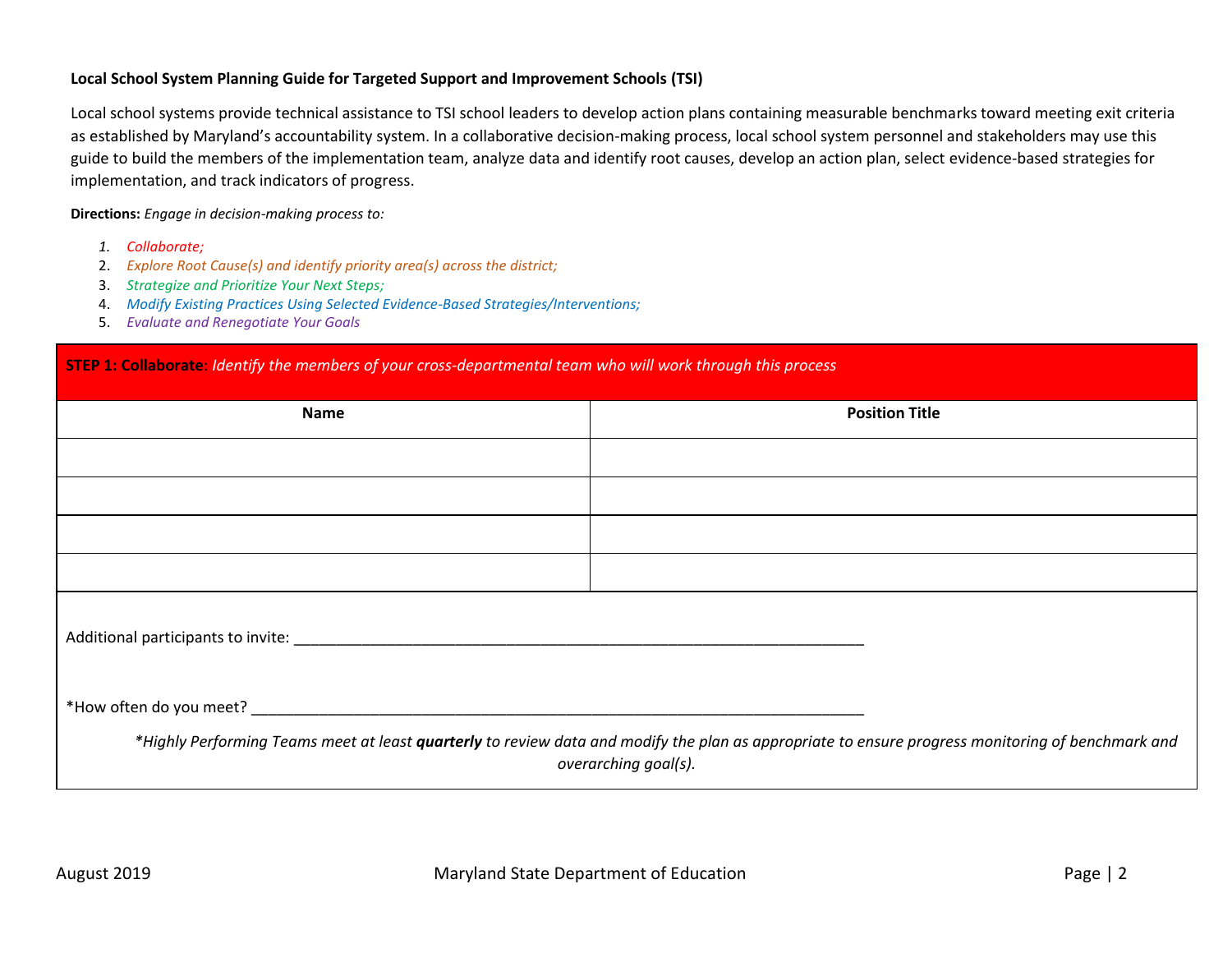#### **STEP 2A: Explore Root Causes** *(Review Data, Determine Root Causes, and Identify Priority Areas)*

For each TSI school, identify the root causes leading to identification based on each student group. Consider using the Fishbone method to identify the drivers of the root causes of the problem. Often referred to as a cause and effect diagram, or Ishikawa, it is a simple root cause analysis tool that is used for brainstorming issues and causes of particular problems and can and often is used in conjunction with the 5 Whys tool.

| School | Student                | <b>Root Cause(s)</b>                                                                                              | <b>Evidence and/or Data</b> | <b>Planned Response Action(s)</b>                                                                                    |
|--------|------------------------|-------------------------------------------------------------------------------------------------------------------|-----------------------------|----------------------------------------------------------------------------------------------------------------------|
|        | Group(s)<br>Identified | When you have listed all the possible root<br>causes, prioritize them based on their<br>impact on student groups. |                             | Identify each necessary action(s)<br>• Professional Learning Opportunities<br>• Academic or Behavioral Interventions |
|        |                        |                                                                                                                   |                             |                                                                                                                      |
|        |                        |                                                                                                                   |                             |                                                                                                                      |
|        |                        |                                                                                                                   |                             |                                                                                                                      |
|        |                        |                                                                                                                   |                             |                                                                                                                      |
|        |                        |                                                                                                                   |                             |                                                                                                                      |
|        |                        |                                                                                                                   |                             |                                                                                                                      |
|        |                        |                                                                                                                   |                             |                                                                                                                      |
|        |                        |                                                                                                                   |                             |                                                                                                                      |
|        |                        |                                                                                                                   |                             |                                                                                                                      |
|        |                        |                                                                                                                   |                             |                                                                                                                      |
|        |                        |                                                                                                                   |                             |                                                                                                                      |
|        |                        |                                                                                                                   |                             |                                                                                                                      |
|        |                        |                                                                                                                   |                             |                                                                                                                      |
|        |                        |                                                                                                                   |                             |                                                                                                                      |
|        |                        |                                                                                                                   |                             |                                                                                                                      |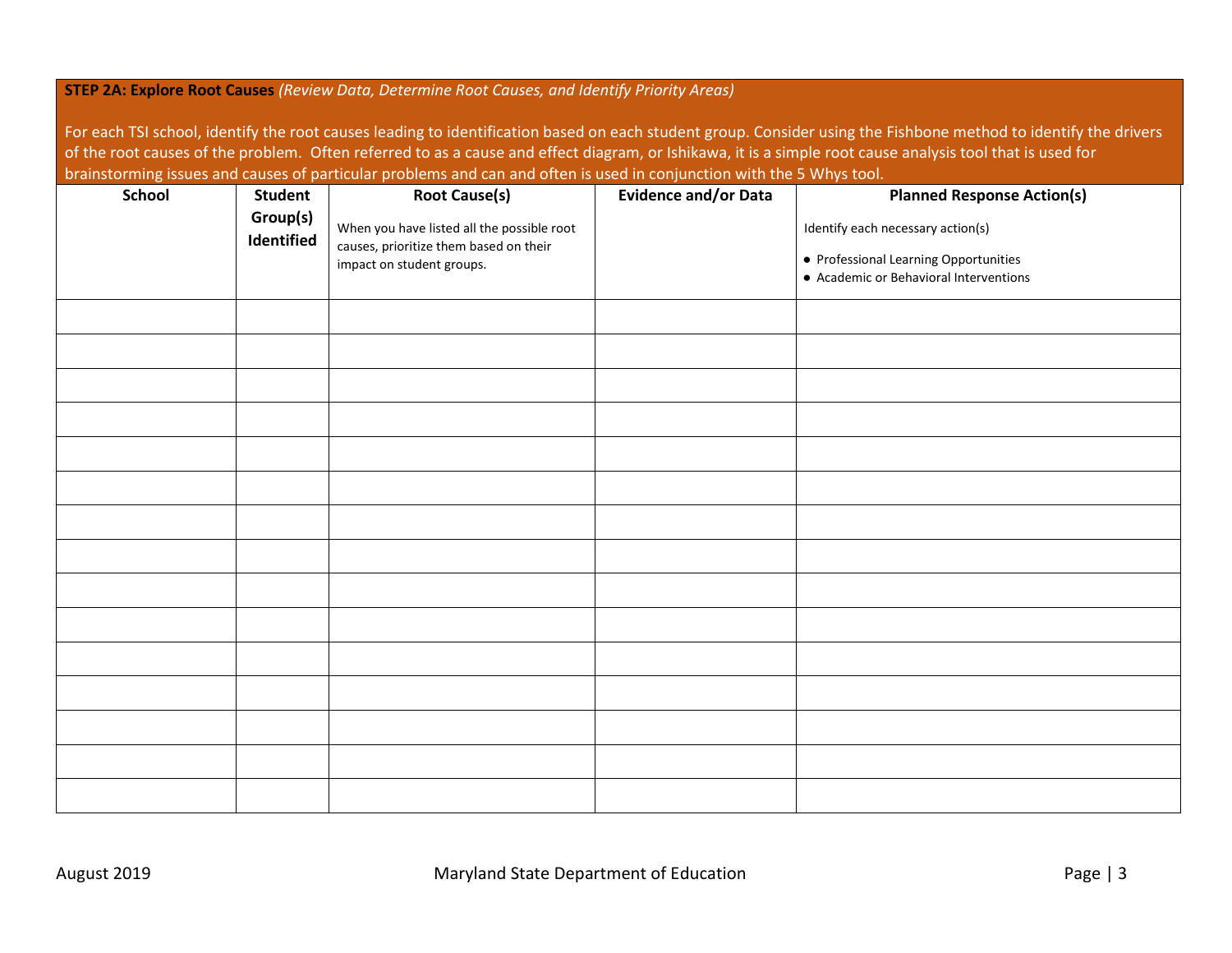## **SMART Intervention Goals**

*Directions:* Based on the prioritized root causes, the school should develop **no more than three SMART** intervention goals in order to address the recommendations for improvement from the Root Cause Analysis report. Goals must be specific, measurable, achievable, realistic, and time-bound (SMART).

- **Specific:** Is the goal clearly defined?
- **Measurable:** Are concrete criteria identified for measuring progress toward attainment of the goal?
- **Achievable:** Does the goal stretch the school while still being attainable?
- **Realistic:** Does the goal relate to student learning and achievement? Is it data-based?
- **Time-bound:** Is the timeframe appropriate for accomplishment of the goal?

### **For each SMART intervention goal:**

- Identify one or more of the Four Domains to which the goal aligns,
- Identify the annual outcomes for the goal (i.e. what data will the school collect and measure to determine if this goal has been achieved?), and
- Identify the progress indicators\* for the goal (i.e. what data will the school collect and measure to determine if they are on track to meet the goal at any given point in time?).
	- o Schools will identify progress indicators for various time frames (30 days, 60 days, quarter 2, and quarter 3).
	- o Schools will also identify progress indicators related to both implementation (i.e. adult actions, systems, structures, and processes) and student outcomes.

**\*NOTE:** Indicators are incremental checkpoints, data, or information used to assess progress toward achieving an outcome.How to pick leading indicators:

- Ask what data are indicative, or can help predict the annual outcome of interest before it happens
- Look at the various data points that would be available to the school, which are
	- o Relevant
	- o Clear and easy to understand
	- o Provide enough detail for analyses and understanding
	- o Robust and reliable and accurate
	- o Valid
- Analyze data to see if the data are useful for understanding the outcome (e.g., correlated or predictive)
- Might compare over time or different student groups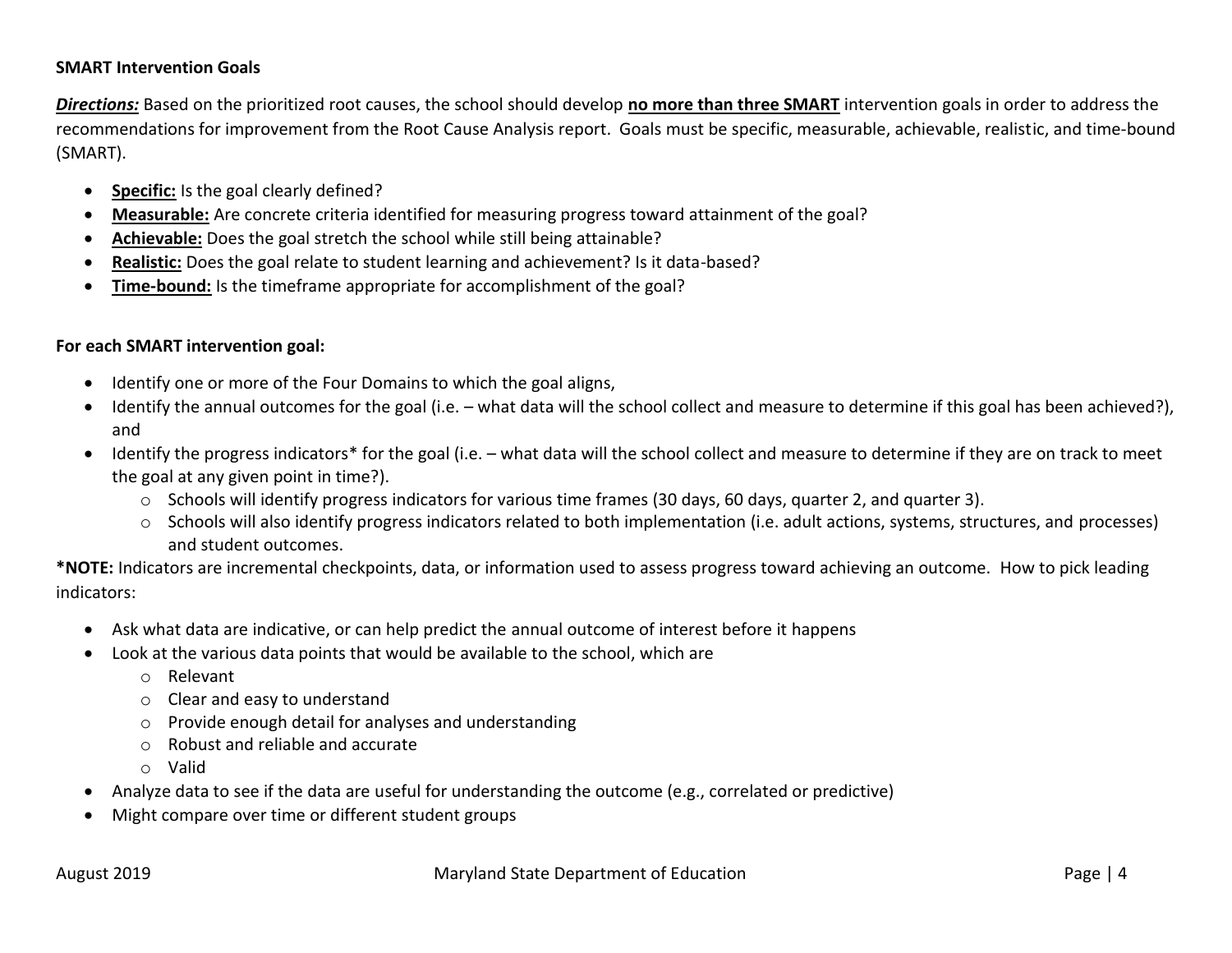## **STEP 2B: Identify District Priority Areas**

Looking across the root cause analysis, are there themes that emerge? How do these themes impact support what is working and what isn't working within the districts master plan?

| Data Source(s), Observations, and | <b>Data Trend Summary</b> | <b>Root Cause Analysis</b><br>(Include supporting and impeding factors for a system change: identify if related to personnel or infrastructure.) |                  |  |
|-----------------------------------|---------------------------|--------------------------------------------------------------------------------------------------------------------------------------------------|------------------|--|
| <b>Previous</b>                   | Current                   | What is working?<br>What is not?                                                                                                                 |                  |  |
| $\overline{\phantom{0}}$<br>Yr.   |                           | Choose a factor.                                                                                                                                 | Choose a factor. |  |
| $\overline{\phantom{a}}$<br>Yr.   |                           | Choose a factor.                                                                                                                                 | Choose a factor. |  |
| Yr.                               |                           | Choose a factor.                                                                                                                                 | Choose a factor. |  |

Do you need to modify the focus of your activities? What will be the **FY20** priority area(s) within your schools: